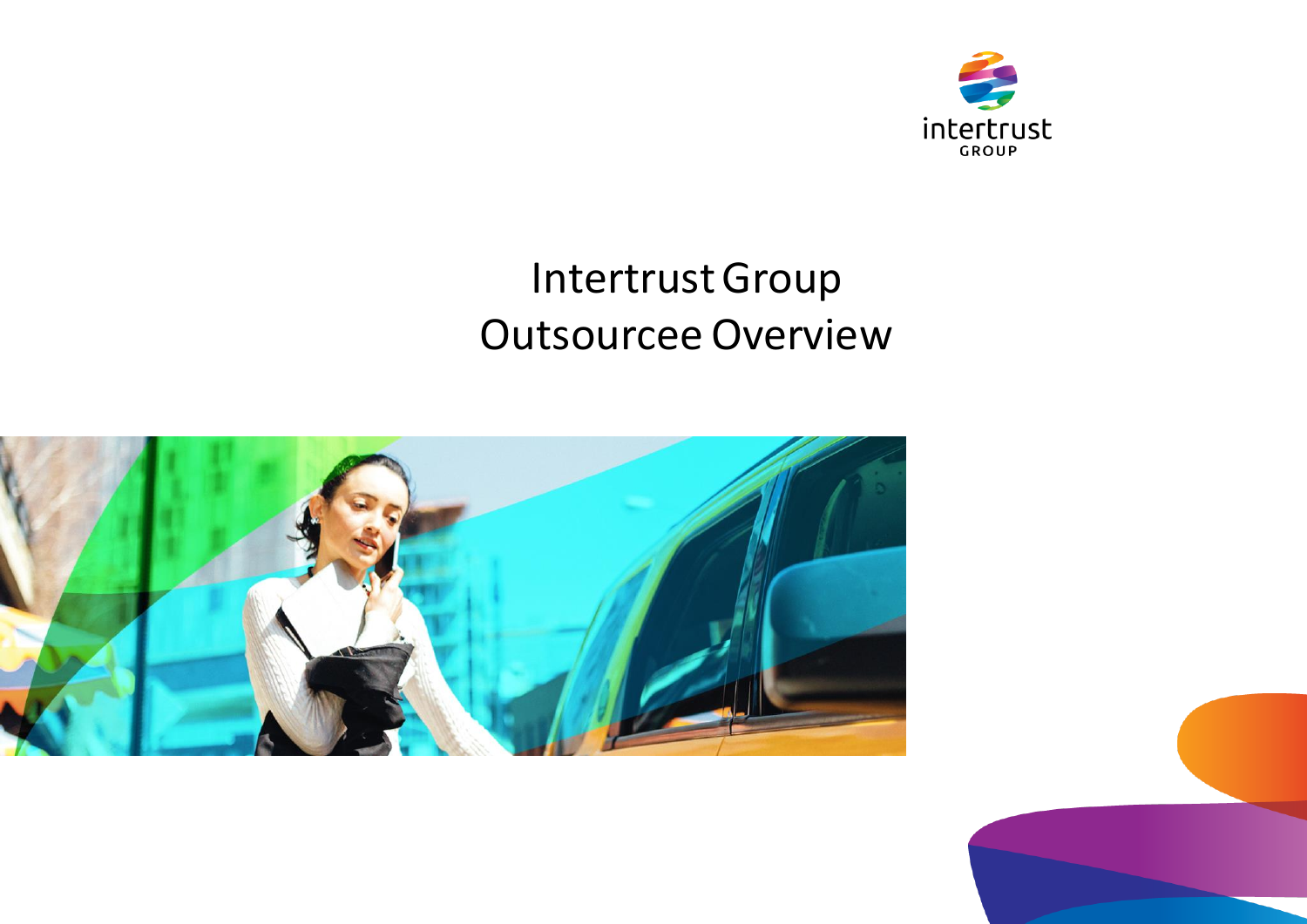

## External parties

All sub-processors and contractors listed below are bound by statutory secrecy obligations or confidentiality undertakings.

| <b>Contractor or</b><br>subprocessor         | Country of<br>establishment        | Type of services and/or functions                                                                                                       | <b>Type of information</b>                                                                                                             |
|----------------------------------------------|------------------------------------|-----------------------------------------------------------------------------------------------------------------------------------------|----------------------------------------------------------------------------------------------------------------------------------------|
| Adobe Systems<br>Software Ireland<br>Limited | Ireland                            | Cloud-based e-signature and digital<br>signature solution that allows users<br>to send, sign, track, and manage<br>signature processes. | Documents are temporarily stored in the<br>Adobe Cloud solution in accordance with<br>the retention policies defined by<br>Intertrust. |
| <b>FIS Investment</b><br>Systems LLC         | The United<br>States of<br>America | Cloud-based system of record for<br>funds, investments and investors.                                                                   | Service provider does not have logical<br>access to confidential data.                                                                 |
| Foreshore Limited                            | Jersey                             | Cloud-based email management for<br>MS Exchange and MS Office 365,<br>including security, archiving and<br>continuity services.         | Full carbon copy for all incoming and<br>outgoing e-mail communications.                                                               |

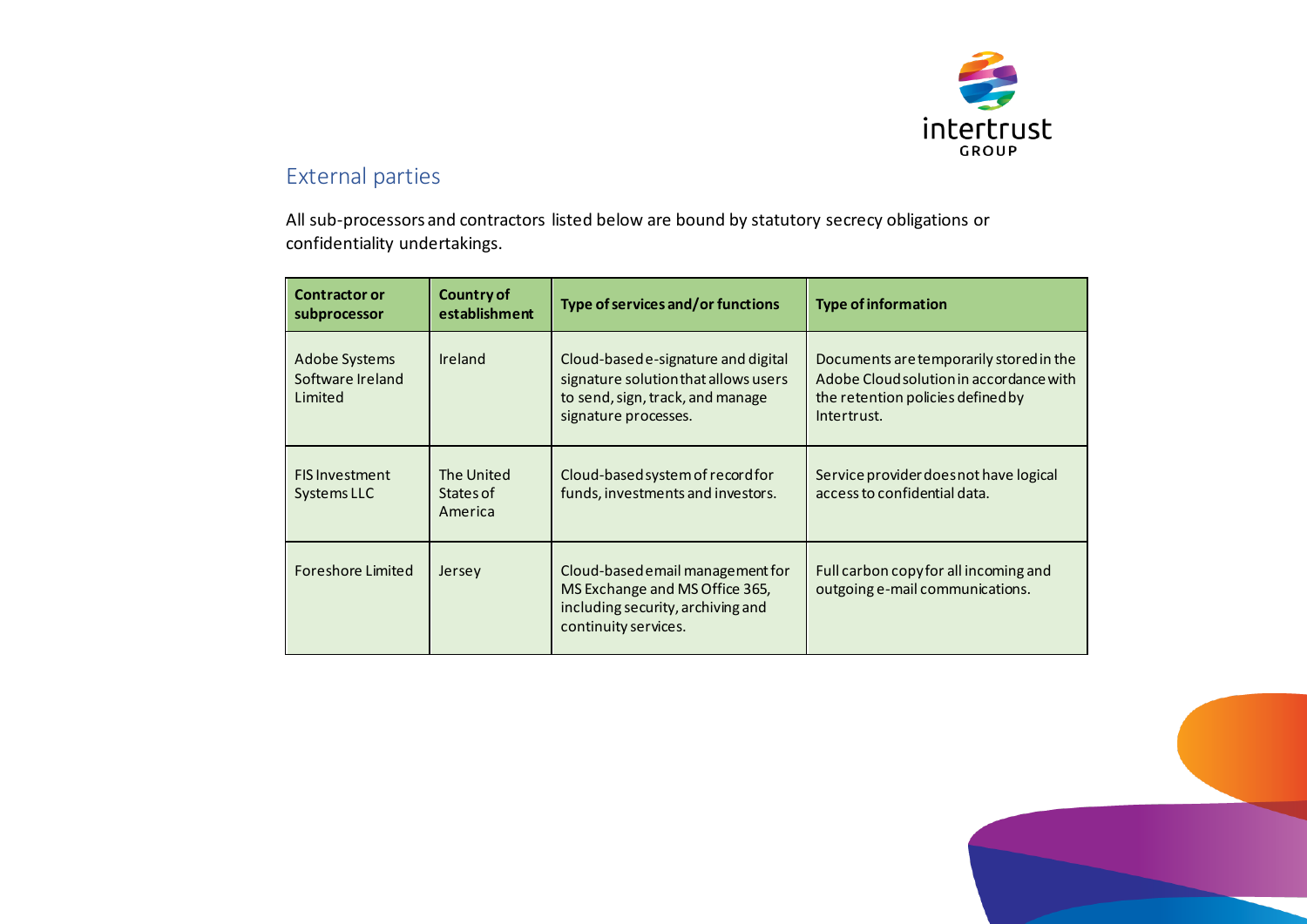

| <b>GTT Netherlands</b><br>B.V.                 | The Netherlands                    | Network services, managed hosting<br>and Virtual Data Centre services.                                                                    | Service provider does not have logical<br>access to confidential data.                                                                     |
|------------------------------------------------|------------------------------------|-------------------------------------------------------------------------------------------------------------------------------------------|--------------------------------------------------------------------------------------------------------------------------------------------|
| Masergy<br>Communications<br>Inc.              | The United<br>States of<br>America | Managed Security Services for 24/7<br>security incidents detection and<br>response on a global scale.                                     | System logs only. Service provider does<br>not have logical access to confidential<br>Client data.                                         |
| Microsoft Ireland<br><b>Operations Limited</b> | Ireland                            | Cloud computing service for building,<br>testing, deploying and managing IT<br>systems through Microsoft-managed<br>datacenters.          | Service provider does not have logical<br>access to confidential data.                                                                     |
| MongoDB Limited                                | Ireland                            | Database management service for<br>the database that runs on the<br>Microsoft Azure cloud.                                                | Service provider does not have logical<br>access to confidential data.                                                                     |
| <b>Perivan Limited</b>                         | <b>United Kingdom</b>              | Secure board portal software.                                                                                                             | Company(ies) name(s) and details,<br>directors/managers name and details,<br>board packs.                                                  |
| SAP Nederland B.V.                             | The Netherlands                    | Cloud-based ERP system consisting of<br>a number of fully integrated modules<br>designed to cover every aspect of<br>business management. | Client name and invoicing details. Name<br>and contact details of persons authorized<br>to instruct Intertrust on behalf of the<br>Client. |

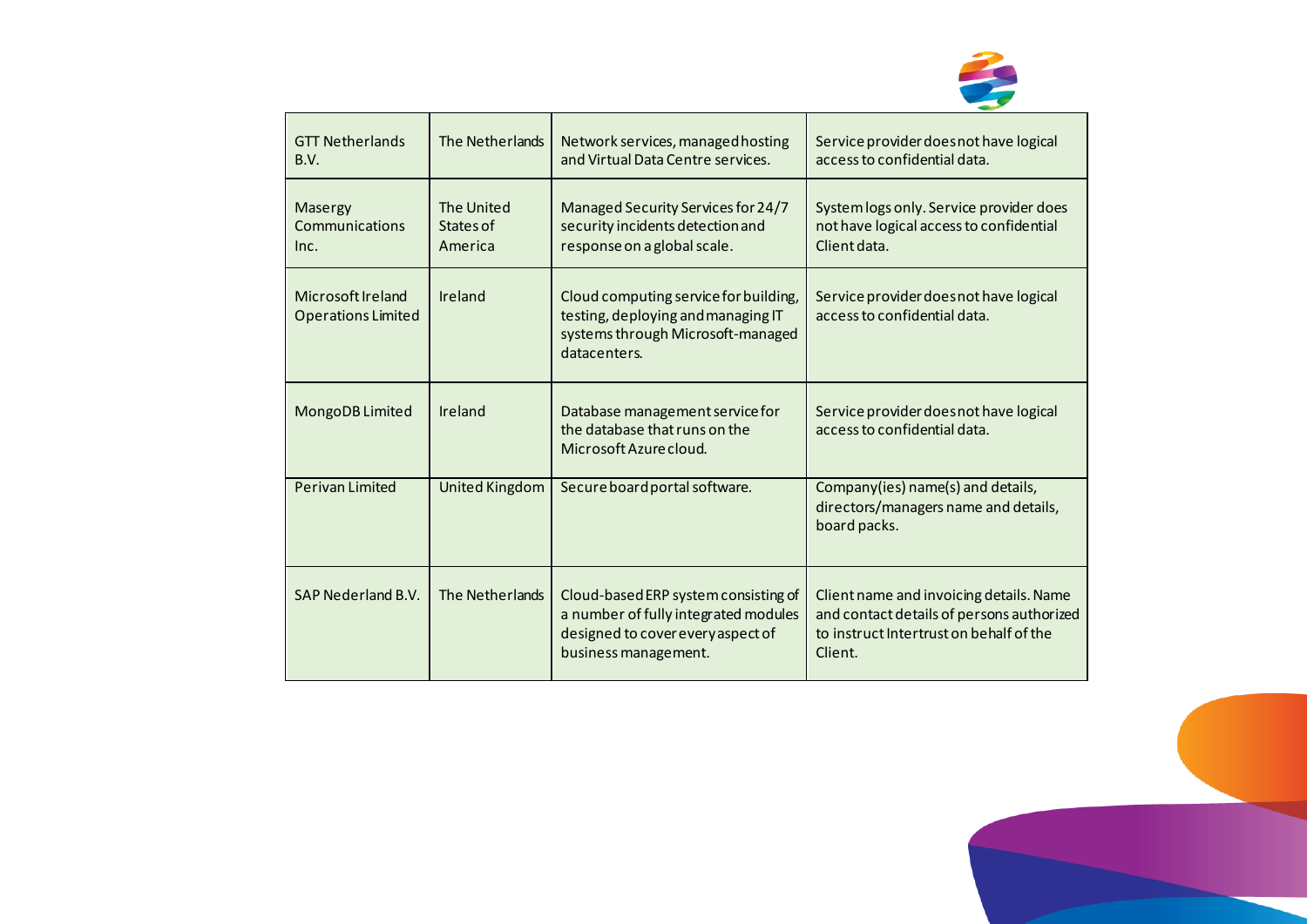

| <b>Tessian Limited</b> | The United<br>Kingdom | Cloud-basede-mail DLP solution<br>aimed at preventing threats like<br>spear phishing, accidental data loss<br>due to misdirected emails, data<br>exfiltration and other non-compliant<br>email activity. | Identity (name and email signature) and<br>email addresses of recipients of emails<br>sent on behalf of and received by<br>persons authorized to instruct Intertrust<br>on behalf of the Client.<br>Metadata related to contents and<br>attachments of emails sent on behalf of<br>and received by persons authorized to<br>instruct Intertrust on behalf of the Client. |
|------------------------|-----------------------|----------------------------------------------------------------------------------------------------------------------------------------------------------------------------------------------------------|--------------------------------------------------------------------------------------------------------------------------------------------------------------------------------------------------------------------------------------------------------------------------------------------------------------------------------------------------------------------------|
| Workday Limited        | Ireland               | Cloud-based software for human<br>capital management.                                                                                                                                                    | Intertrust employee data only. Service<br>provider staff does not have logical<br>access to confidential data.                                                                                                                                                                                                                                                           |